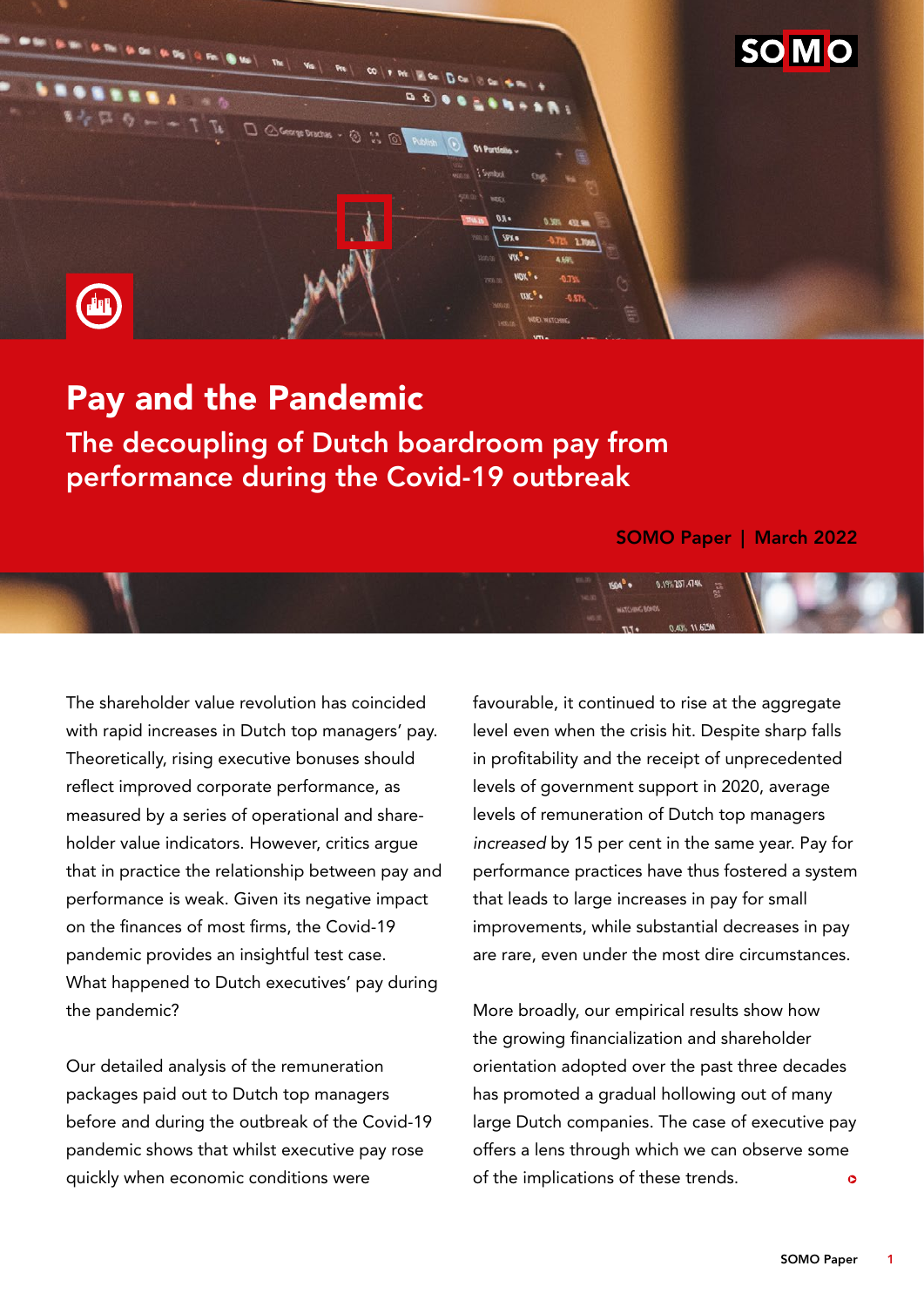

# Introduction

The outbreak of the COVID-19 pandemic in early 2020 introduced considerable disruption and sacrifice: workers were furloughed or made redundant, supply chains were disrupted and many businesses took on new debts or were forced to liquidate. Governments bailed out some firms through loans and other support at great national cost. But how did company executives do?

To answer this question, we collected detailed remuneration data on a total of 194 top managers heading 48 large multinational companies listed on the Amsterdam Euronext stock exchange over a period of four years (2017-2020) from corporate annual reports. The results indicate that despite the coronavirus pandemic and resulting fall in firms' profitability in 2020, aggregate levels of pay for executives were higher than in preceding years. The average pay of Dutch top managers in 2020 was EUR 2.7 million (EUR 3.6 million for CEOs), compared to an average of 2.3 million over the three preceding years (EUR 3.1 million for CEOs). This represents a pay increase of about 15 per cent for top managers and CEOs during a time of exceptional economic and social hardship.

Although the findings are surprising, they reflect a longer trend - a growing disconnect between the interests of corporate elites and those of broader society. The paradox of the shareholder value revolution is that it has enriched those senior managers it intended to discipline, leading to runaway income and wealth inequality in Dutch society driven by what goes on within the firm. The effect of the shareholder value revolution, if it achieved anything, has been to introduce a more fundamental realignment of power, where, in the aftermath of financial breakdown, the costs of crises are socialised while the privileges of the top 1 per cent are protected.

# The politics of executive pay

Top managers at large Dutch corporations have always been well paid. But increases in pay over the past three decades have been significant. According to earlier research (Fennema and Heemskerk, 2008), the median CEO of Dutch large-cap AEX-listed companies received approximately EUR 750,000 a year in the mid-1990s. By 2006, the figure had increased more than threefold, to EUR 2.26 million. According to our own data (described below) it grew further to EUR 3.37 million by 2019, the year before the pandemic. This represents an increase of 450 per cent over the past 25 years. In comparison, Dutch median gross income over the same period only increased from EUR 22,689 to EUR 35,000, according to the Dutch Bureau for Economic Policy Analysis (CPB), equivalent to a 50 per cent rise.

Figure 1 shows these two very different trajectories as an index, reinforcing other studies which show the importance of wage income as a key driver of inequality in Western societies over the past decade (Piketty, 2014). The growing discrepancies mean that Dutch large-cap CEOs today tend to earn nearly 100 times the median gross income – or, put differently, they are paid more in 4 days than the average worker in a year.

### Figure 1 Longer-term evolution of CEO pay vs. median income (1996=100).



*The graph compares the evolution of the salary of the median AEX CEO to the median gross income over time, indexed to 1996=100. Data sources: CEO pay 1996 and 2006 from Heemskerk and Fennema (2006), 2019 data from annual corporate reports; median income from CPB.*

These increases in executive pay have been accompanied (and partly driven) by a transformation in *how* top managers are paid. Although top managers receive an annual fixed salary like other workers, the larger part of their total pay often comes from bonus rewards linked to short- and long-term performance indicators, typically related to shareholder value creation. This trend has its roots in North American corporate practice from the 1980s onwards, when agency theory arguments took hold within boardrooms, markets and regulatory agencies.

When explaining declining American corporate influence, it was argued that managers of large corporations had become too powerful and complacent, content to build empires which maximised their influence and prestige at the expense of corporate efficiency and returns on shareholder investments (Lazonick and O'Sullivan, 2000). Pay for performance (P4P) practices were introduced as one tool to align managerial and shareholder interests to ensure shareholders were prioritised (Jensen and Murphy, 1990).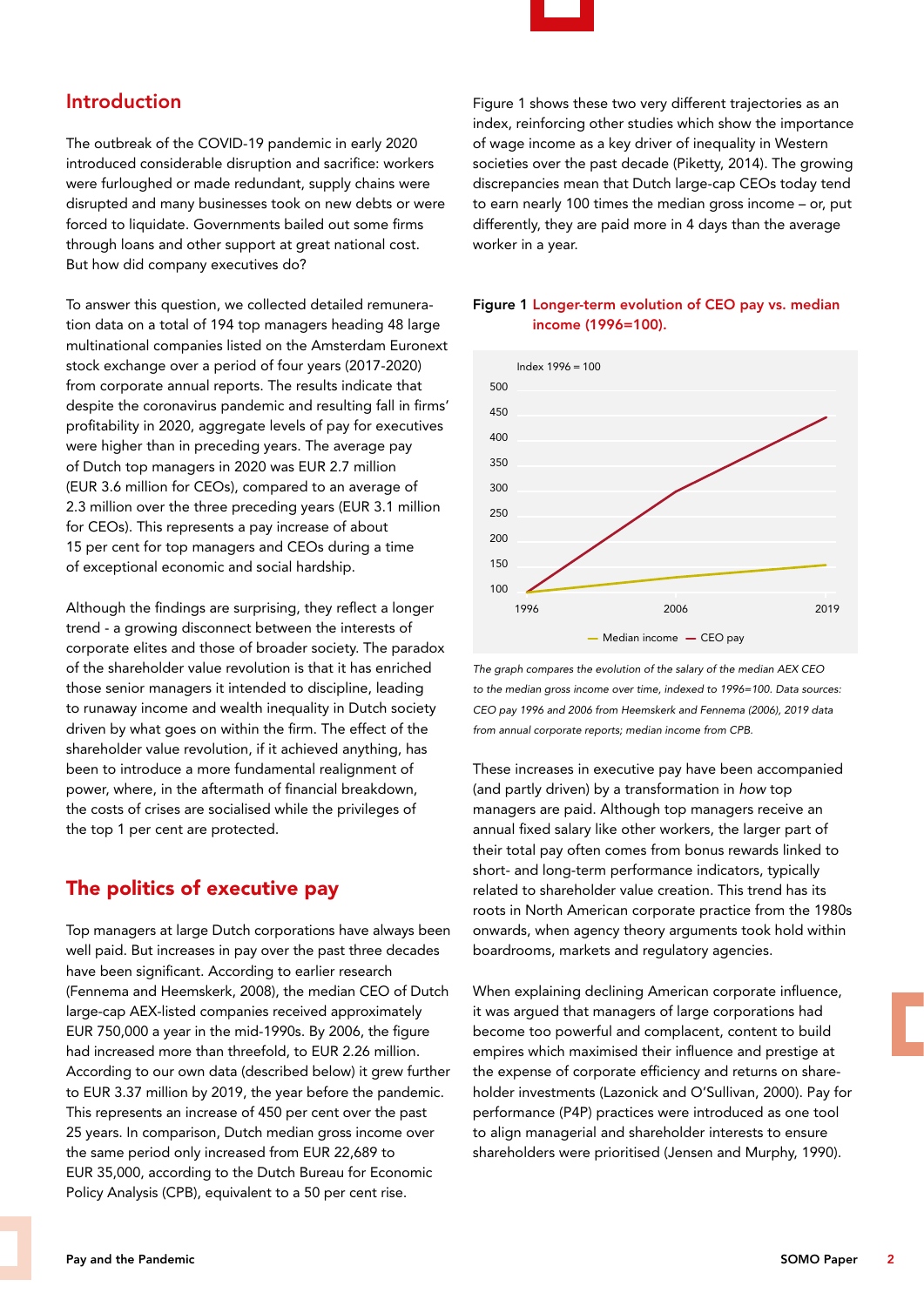P4P practices link the discretionary part of top managers' pay to key performance indicators (KPIs) like Earnings Per Share (EPS) or Total Shareholder Return (TSR) which elevate the interest of shareholders (Baeten and Van Hove, 2021; UK Department for Business Energy & Industrial Strategy, 2021). Although the effectiveness of rewarding managers on the basis of shareholder-linked KPIs is contested, the practice has been widely adopted, including in the Netherlands.

# How is CEO pay determined?

The process of executive pay setting at publicly listed Dutch firms typically works as follows: selected members of a corporation's board of directors form a remuneration committee (RemCo). In consultation with a company's human resources (HR) department and external executive pay consultants, they determine levels of fixed remuneration and select the KPIs to be used in setting performancerelated pay. In most cases, performance pay consists of two components: a *short-term bonus* paid for the achievement of certain KPIs over the next 12 months, usually paid out in cash; and a *long-term incentive pay* (LTIP) component contingent upon the achievement of pre-defined goals over a period of 36 months, usually paid out in share options. More often than not, the latter is the largest component of pay.

At the end of each fiscal year, a firm's RemCo internally establishes the extent to which executives have met pre-defined KPI thresholds and, based on their analyses (which are not made publicly available), recommend pay packages for their top managers, which at the same time serve as a benchmark for setting the remuneration of other high-level employees across the company. The RemCo's proposal is then submitted to the annual general meeting for shareholder approval.

P4P practices have led to an increase in levels of executive pay. P4P legitimises higher levels of pay because of its supposedly "meritocratic" appeal, but it has also made it easier to conceal actual levels of pay from public scrutiny because of the complexity of reward structures. This has led to accusations that P4P is a smokescreen for unwarranted executive pay increases that are detached from wider outcomes. Many studies have, for example, questioned the effectiveness of P4P in improving company operating performance. Researchers have found that the adoption of P4P is associated with large increases in pay for only modest improvements in operating performance, and that underperformance rarely leads to pay decreases (Bebchuk and Fried, 2004). Levels of pay have risen more rapidly than share prices in the medium-term (Bivens and Mishel, 2013); one study even found that the share prices of higher-paying firms tend to perform worse in the medium term (Marshall and Lee, 2016).

While evidence on P4P's effectiveness at improving operating performance is weak, another set of literature argues that these shareholder value oriented KPIs encourages the *financialisation* of the firm. That is, they can push top managers to use forms of financial engineering to increase distributions, typically through debt-financed share buybacks or dividend payouts, merger and acquisition activity, and creative accounting. Whilst this may allow managers to hit shareholder value oriented KPIs in the



#### Figure 2 The setting of executive pay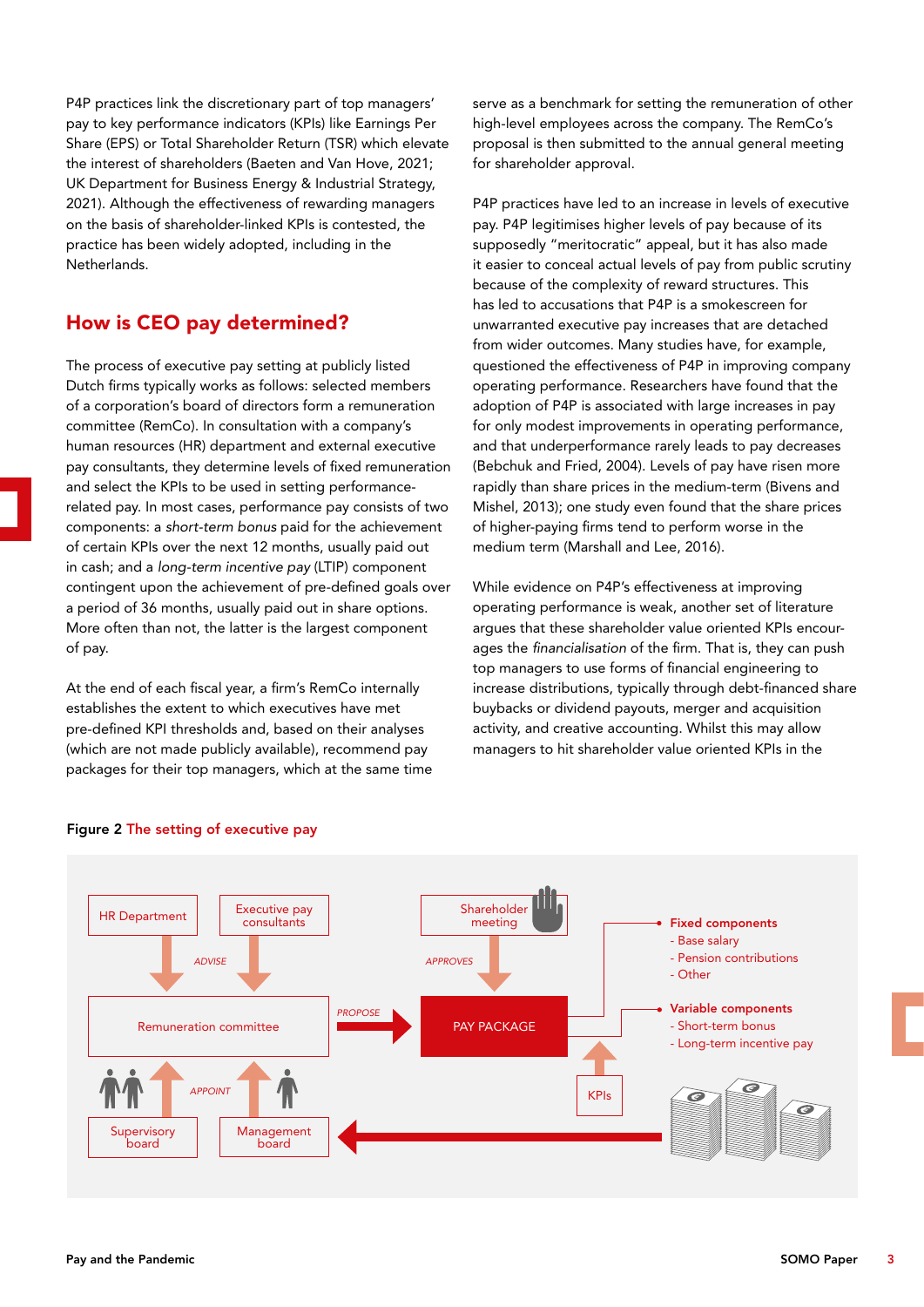

short term, the long term operational and financial implications are moot (Baker et al., 2020).

This report will now explore two particular aspects. First, how these KPI metrics incentivise managers to maximise share prices in the short term via financial rather than operating channels. And second, whether P4P does, in fact, correspond with improvements in performance, whether measured by operating outcomes or even in terms of shareholder payouts. Empirically, we zoom in on the year 2020 when the outbreak of the Covid-19 pandemic severely disrupted economic and social life. But before doing that, we will explore what we mean by financialisation in more depth.

# Prioritising shareholders in the Netherlands: longer time trends among large Dutch corporations

Over the past decades, the prioritisation of shareholder interests has become more prevalent in Dutch corporations – in that sense, they have become more 'financialised'. Financialisation has been used to imply a number of different processes and outcomes (Van der Zwan 2014; Klinge, Fernandez and Aalbers 2021). We here focus on it as a process whereby firms use a variety of financial techniques, for example, increasing debt and repurchasing their own shares, in order to improve returns to shareholders.

### Data box 1 Data used to study the financial structure of Dutch corporations

#### Sampling strategy

To understand the wider changes within the Dutch economy, we obtained data using the WSCOPENL list in Refinitiv Eikon. This list captures public companies which are either headquartered or conduct most of their business in the Netherlands. We then applied several data cleaning steps. First, we filtered for non-financial companies only by excluding companies with SIC codes between 6000 and 6799. Second, we removed companies with missing values for any of the following annual variables during the period 2000 to 2020: capital expenditures, long-term debt, market capitalisation, net sales or total assets. Third, we removed companies whose revenues in 2019 (i.e. before the Covid-19 pandemic) were less than EUR 1 billion. This leaves us with a sample of 30 large companies: Aalberts, Accell Group, Airbus, Akzo Nobel, Arcadis, Arcelor Mittal, ASM International, ASML, Brunel International, Fugro, Heijmans, Heineken, Hunter Douglas, Ahold Delhaize, BAM, Boskalis Westminster, DSM, KPN, Philips, Vopak, PostNL, Qiagen, Randstad, RELX, Shell, SBM Offshore, Sligro Food Group, TKH Group, Unilever, Wolters Kluwer.

#### Variables used

For this sample of firms we retrieve the following variables from WSCOPENL: Net sales or revenues (WC01001; data coverage in our sample: 100 per cent); Research & Development Expense (WC01201; coverage: 51.7 per cent); Short Term Debt & Current Portion of Long Term Debt (WC03051; coverage: 100 per cent); Long Term Debt (WC03251; coverage: 100 per cent); Cash Dividends Paid – Total (WC04551; coverage: 99.7 per cent); Capital Expenditures (Additions to Fixed Assets) (WC04601; coverage: 100 per cent); Com/Pfd Purchased, Retired, Converted, Redeemed (WC04751; coverage: 93.8 per cent); Price/Earnings Ratio – Close (WC09104; coverage: 100 per cent); Price/Earnings Ratio – Avg High-Low (WC09106; 100 per cent).

#### Relation with pay analyses

It is important to note that the sample of firms' financial accounts is not identical to the one of our executive pay database because of the longer time period of this part of our analysis (not all current AEX and AMX companies have been in business for two decades), and some missing data points. Nonetheless, the two samples strongly overlap. The purpose of the analysis of financial accounts is to map the wider contours of the Dutch economy, which serves as critical background information to the pay analyses that follow.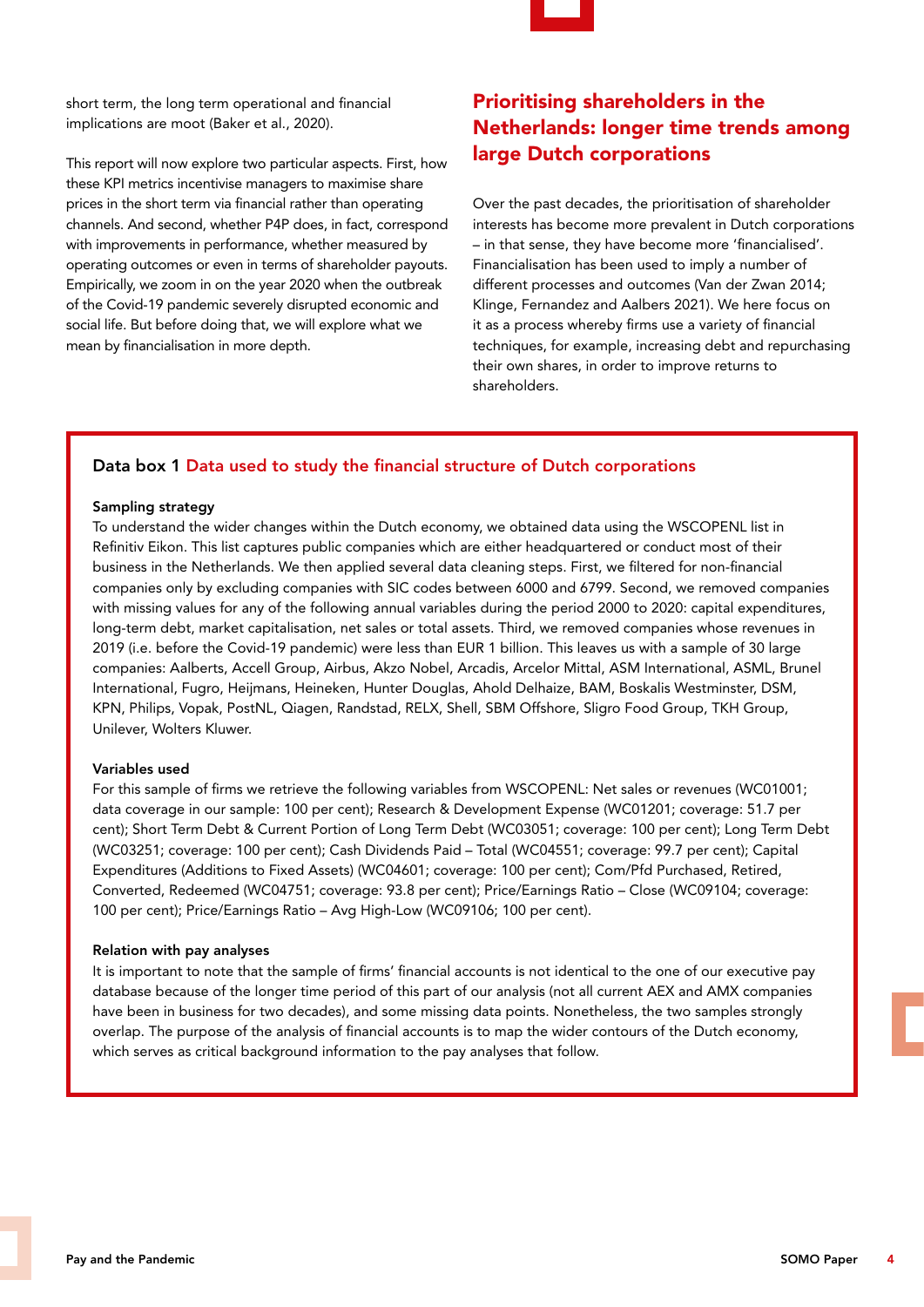To map longer-term trends in the Dutch corporate landscape and examine the degree to which Dutch firms prioritise shareholder interests, we analysed the aggregate financial accounts of a panel of large Dutch non-financial firms. Drawing on the Refinitiv Eikon database, this group includes 30 firms, including blue chip companies such as Shell, Ahold Delhaize, Unilever and Philips (cf. data box 1).

### Figure 3 Large Dutch corporations' debt over time





Looking at the aggregate financial accounts of this sample of firms, we note a steady rise in corporate debt from around EUR 106.1 billion in 2000 to EUR 231.6 billion in 2020, overwhelmingly driven by increases in long-term debt (Fig. 3A and 3B). The increase in the stock of debt has outpaced sales growth. This development raises questions about what that debt has been used for.

Figure 4 Large Dutch corporations' internal investments over time



Capital expenditures and R&D expenses / net sales in % 12.5 10.0 7.5 5.0  $2.5$  $0.0$ *Data source: Refinitiv Eikon.*  $-Mean$  Median 2000 2005 2010 2015 2020

Internal investments, here approximated by capital expenditures (resources spent on acquiring new buildings, machinery and equipment) and research and development expenses, were rising until 2013 but have declined since then (Fig. 4A and 4B). In some years for some companies in our sample, net investment (capital expenditures less depreciation) was negative. In short, rising levels of long-term debt did not translate into increases in long-term productive capacity measured by capital expenditure and R&D.

Notably, external investments, such as the acquisition of other firms, have not increased either. Apart from exceptional spikes in the years 2000 (EUR 50.8 billion), 2008 (EUR 30.3 billion) and 2016 (EUR 16.8 billion), the panel companies' combined acquired net assets averaged around EUR 10.4 billion per year. The data suggests that many of the acquisitions made during that time period involved acquiring firms at a significant premium above their identifiable net assets, which resulted in the reporting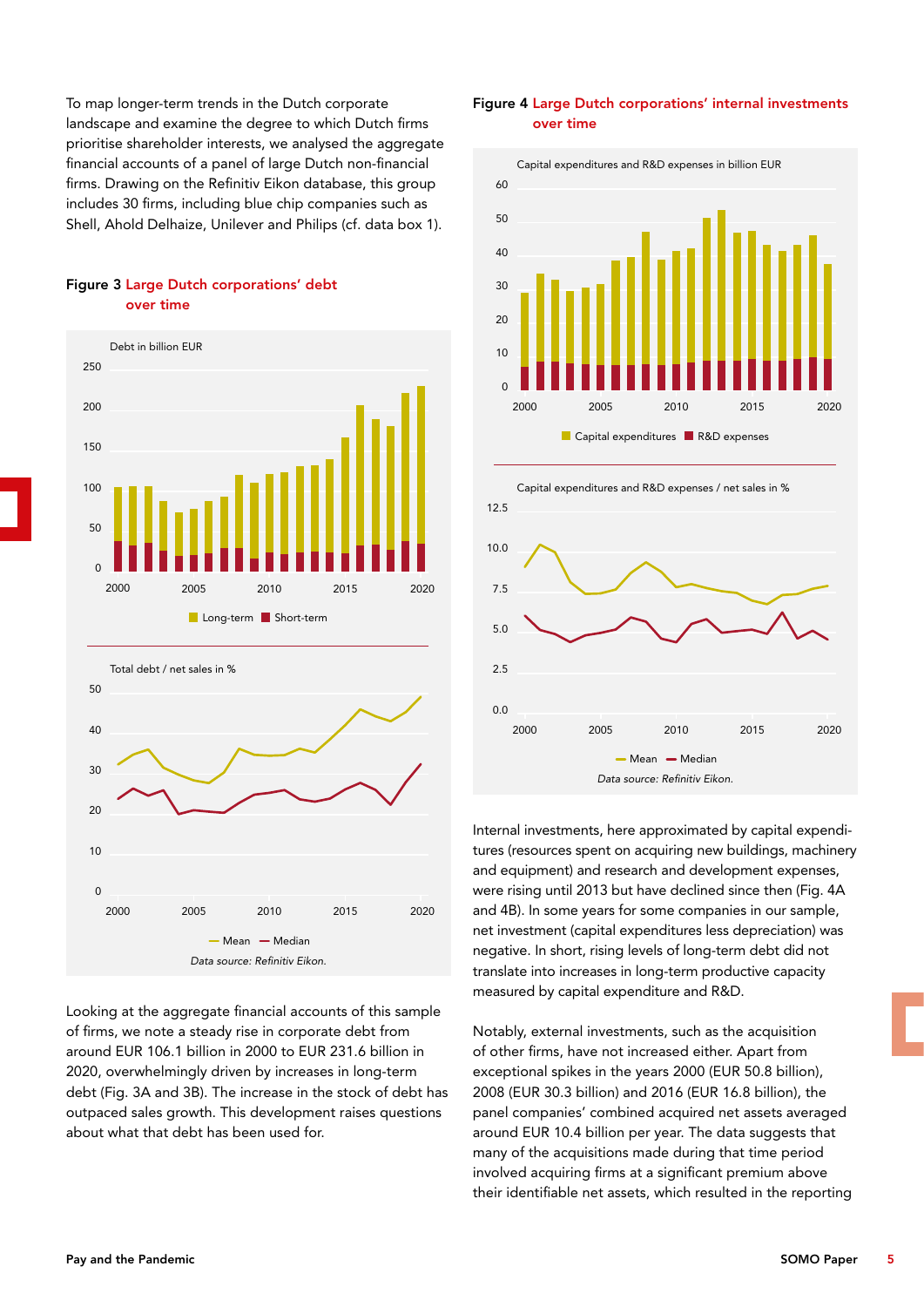of more "goodwill". Goodwill as share of total assets rose from an average of 10.1% in 2000 to 17.7% in 2020. The carrying value of goodwill depends on, amongst other things, expectations about the ability of those underlying intangible assets to generate future cashflows. When expectations change, accounting rules require for an impairment assessment which can lead to a writedown of goodwill assets. Because it involves assets that are vulnerable to writedowns, goodwill can signify growing risks.

#### Figure 5 Large Dutch corporations' payouts over time





In contrast to these stagnant trends in investment, companies substantially increased their payouts to shareholders over the same period (Fig. 5A and 5B). Aggregate payouts of the 30 Dutch firms in our sample increased from EUR 10.4 billion in 2000 to EUR 32.1 billion before the onset of the global financial crisis in 2008. Following a sharp decline in 2009, payouts rebounded thereafter, surpassing their earlier highs in 2018 and 2019 when they reached EUR 42.9 billion and EUR 47.6 billion, respectively. A significant part of this growth, which coincides with the

incurring of larger debt, was driven by share repurchases. In addition to the receipt of dividends, shareholders thus also benefited from corporate share repurchases which drive up the earnings per share ratio. This has happened in a context where low interest rates already pushed stock prices upward. As a result, the financial valuation of companies on the stock market relative to their capacity to generate earnings was gradually inflated, as indicated by growing price-earnings ratios (Fig. 6).



### Figure 6 Large Dutch corporations' price-earnings ratios over time

Overall, the analysis of the financial statements of this sample of large Dutch firms shows noteworthy trends that pre-date the pandemic. Over the two decades before the outbreak of Covid-19, the exposure of large Dutch corporations to long-term debt increased substantially, but this was not accompanied by growing investments in fixed capital or R&D. In contrast, firm resources were increasingly channelled towards shareholders who benefitted from share repurchases and dividend payments. These developments played out in the context of an increasing divergence between firms' operating performance, on the one hand, and their stock market valuations on the other. The ultra-low interest rate environment and loose credit conditions over the past decades made it easier for large corporations to generate shareholder returns without necessarily investing in the long-term sustainability of their businesses or their broader social responsibilities. It is against this background that the outbreak of the Covid-19 pandemic hit the world economy in early 2020.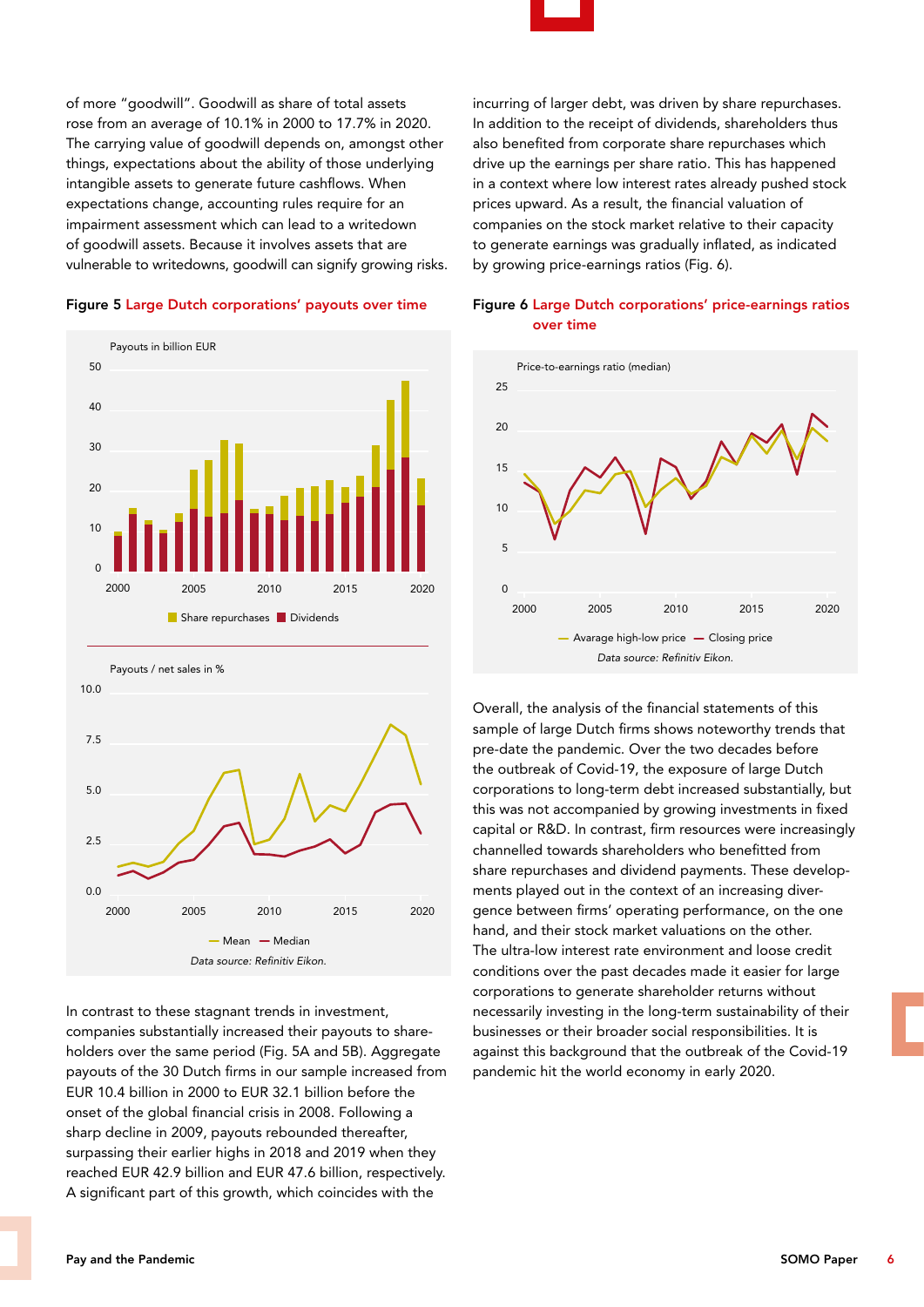### Data box 2 Executive pay dataset

#### Sampling strategy

Our sample includes 194 executive managers (chief executive officers [CEOs], chief financial officers [CFOs], chief operating officers [COOs], executive directors, etc.) at 48 large multinational companies listed on the Amsterdam Euronext stock exchange, who were observed during the time period 2017-2020. Only managers employed for a full year are included in the analyses. Some of the managers enter or exit the sample during the four-year period. The reported analyses are based on a sample of a total of 411 observed salary points.

#### The companies included are:

- *AEX index (large-cap):* Adyen, Aegon, Ahold Delhaize, Akzo Nobel, Arcelor Mittal, ASML, ASR, BE Semiconductor, Galapagos, Heineken, IMCD, ING, JustEat Takeaway, Philips, KPN, NN Group, Prosus, Randstad, RELX, Shell, Signify, Unibail Rodamco, Unilever, Vopak, Wolters Kluwer (25 companies in total).
- *AMX index (mid-cap):* Aalberts, ABN Amro, AirFrance-KLM, Alfen, AMG, Aperam, Arcadis, Basic Fit, Boskalis Westminster, Corbion, Eurocommercial Properties, Fagron, Flow Traders, Fugro, Grandvision, Intertrust, Jacobs Douwe Egberts, OCI, Pharming Group, PostNL, SBM Offshore, TKH Group, Warehouses de Pauw (23 companies in total).

#### Note on valuation of LTI pay

Executive pay packages consist of several components: fixed (base) salary, pension contribution, short-term bonus, long-term incentive (LTI) packages, and the residual category "other compensation". LTIs consist of options and ownership shares in the company that executives are awarded in a fiscal year, but which are only paid out at a later stage (provided that certain performance goals are achieved). Their value is calculated based on the current stock market price at the time of awarding, but their actual value depends on the evolution of share prices until the time at which they are vested. Accordingly, there is a distinction to be made between the total remuneration *awarded* and the remuneration *realised* in a year (with the latter being significantly influenced by LTIPs agreed three years earlier). The presentation of results in this report focuses on remuneration packages *awarded*, which are more directly connected to events unfolding in a particular year.

# The pandemic reveals that CEO pay is detached from the real performance of the corporation and broader social concerns

The pandemic posed an existential threat to many firms which had to contend with a simultaneous disruption to their demand base and supply chains, making it difficult for many employers to meet their obligations to employees and other stakeholders. Whereas the lockdowns in 2020 generated new business opportunities for some companies in particular sectors (e.g. information technology, food delivery services and supermarkets), most corporations took a large financial hit. This meant that during the crisis most corporations relied on substantial government support. Some companies received direct assistance through the Dutch government's *Noodmaatregel Overbrugging voor Werkgelegenheid [Temporary emergency bridging measure] (NOW)* scheme that covered salary payments. But even companies that didn't draw on those funds were boosted by a range of indirect

government support measures during 2020 (e.g. monetary stimulus, wage payments for companies' independent contractors [ZZP-ers], government support for rent payments, etc.). In total, the Dutch public pandemic-related expenditure (ranging from vaccine development and purchase, testing and the direct costs of public services to subsidies to the private sector) from 2020 to 2022 amounted to EUR 82 billion (Algemene Rekenkamer [Netherlands Court of Audit] 2022).

The Covid-19 pandemic also represented a fundamental test of P4P principles. It might be expected that at a time of extraordinary economic and social hardship, where firm performance was directly or indirectly helped by extensive government support, corporations would temporarily reduce executive pay to recognise that outcomes were not the result of senior management action and to signal the social, financial and moral need to show constraint. However, the data shows a different and more complex picture. Data on executive pay at AEX and AMX-listed companies collected from corporations' annual reports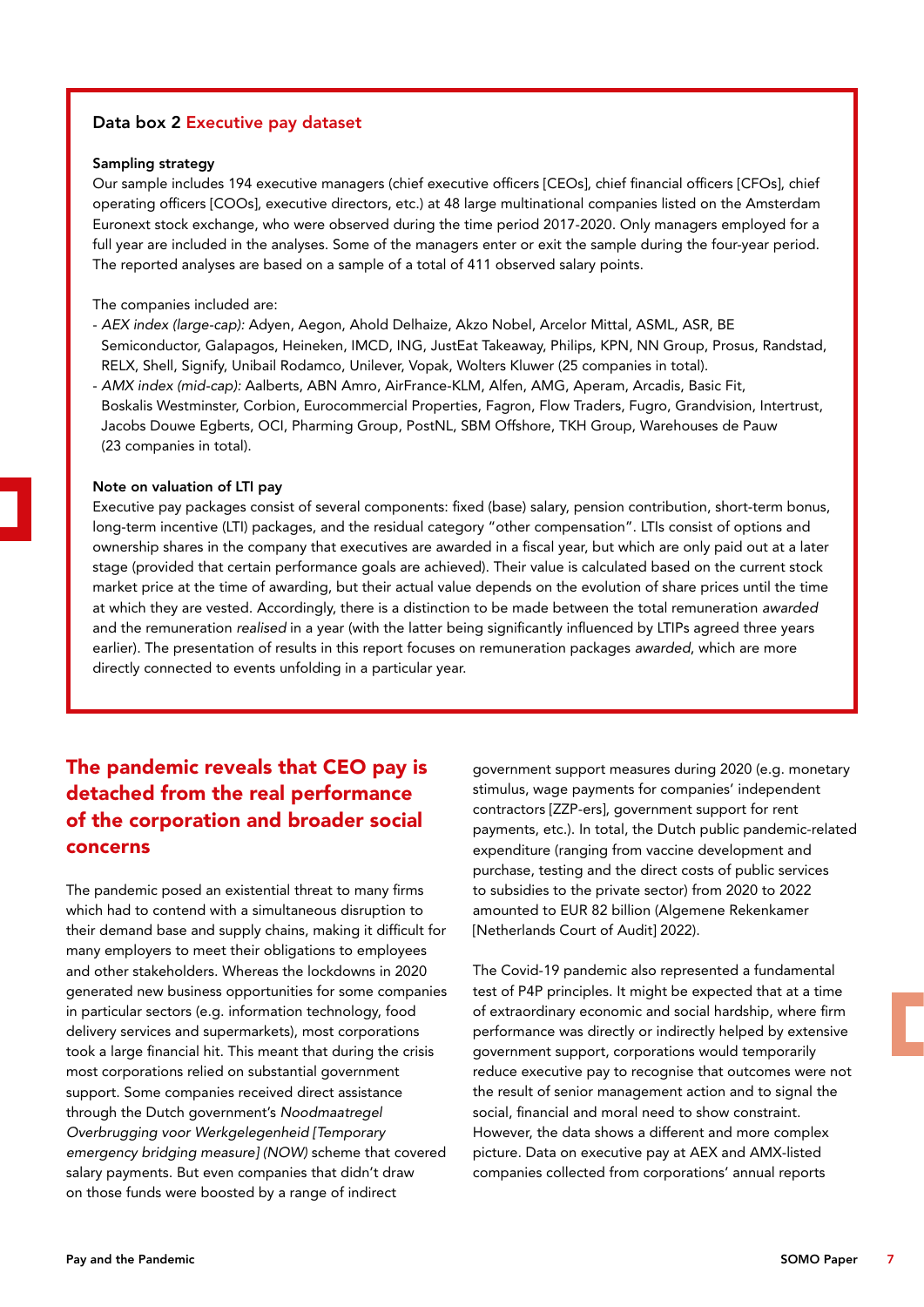

indicate that average levels of executive pay *increased* during the outbreak of the pandemic in 2020.

Table 1 shows descriptive statistics on the remuneration of top managers (including chief executive officers, chief financial officers, chief operating officers, executive directors, etc.) at the 48 largest Dutch companies during the years 2017-2020. Table 2 shows the same information for the subsample of CEOs only. The figures show estimated total amounts of payouts by adding up various pay components, as indicated in companies' annual reports. At the aggregate level, there is no indication of any reduction in pay. Mean levels of remuneration for all executives and CEOs were higher in 2020 than in any of the three preceding years, as were the minimum and maximum levels of pay in the respective sample. Comparing mean levels of pay in 2020 to the 2017-19 average, for all executives or CEOs, payouts were about 15 per cent *higher* during the outbreak of the pandemic than in the preceding years.

#### Table 1 Total remuneration awarded: all top managers

| Year | <b>Mean</b> | Median    | Min     |            | Max Observations |
|------|-------------|-----------|---------|------------|------------------|
| 2017 | 2,436,041   | 1,838,000 | 307,000 | 11,647,000 | 97               |
| 2018 | 2.303.837   | 1.832.000 | 128.00  | 10.120.000 | 104              |
| 2019 | 2,188,952   | 1,814,000 | 258,000 | 8,682,000  | 105              |
| 2020 | 2,659,076   | 1,911,000 | 308,000 | 19,058,000 | 105              |

*Monetary values in euros. Only individuals employed for the full year are included in the sample. DATA SOURCE: corporate annual reports.*

#### Table 2 Total remuneration awarded: CEOs

| Year/ | Mean      | Median    | <b>Min</b> |            | Max Observations |
|-------|-----------|-----------|------------|------------|------------------|
| 2017  | 3,254,816 | 2,683,500 | 307,000    | 11,647,000 | 38               |
| 2018  | 3.145.900 | 2,297,500 | 313,000    | 10.120.000 | 40               |
| 2019  | 2.873.048 | 2.440.000 | 320,000    | 8,682,000  | 42               |
| 2020  | 3,599,925 | 2,400,000 | 531,000    | 19,058,000 | 40               |

*Monetary values in euros. Only individuals employed for the full year are included in the sample. DATA SOURCE: corporate annual reports.*

## Diversity of cases

Pay was not higher at all companies, however. We can categorise companies into three groups: one group of companies did very well during the pandemic and rewarded their executives with large increases in pay; one group of companies were hit hard by lockdown measures, struggled financially and reduced executive pay in 2020 as a result; and, finally, one large and diverse group of companies tended to pay their executives more despite failing to generate either operating improvements or share price increases, or sometimes both.

Figure 7 illustrates this diversity of cases by comparing the annual percentage change in operating revenues (x-axis) and stock market valuation (y-axis) in 2020 compared to 2019. The colour of the dot indicates the change in CEO pay in 2020 compared to 2019. The upper panel plots the distribution of all company cases from our executive pay database; the lower panel zooms in on the cases clustered around the intersection of the two axes (by excluding outliers with changes larger than 100 per cent).

### Figure 7 Correlation between changes in share price, operating revenue, and changes in levels of CEO pay in 2020 vs. 2019



#### Excluding outliers



CEO increased up to 25%

CEO pay increased by more than 25%

*Data sources: Financial information from Orbis. Executive pay data from corporate annual reports.* 

The figures emphasise two points: First, the correlation between changes in operating revenue and share price is low. At the extreme end, some companies enjoyed very large increases in share price for comparably small improvements in operating revenues, while other companies' share price increased only modestly despite large increases in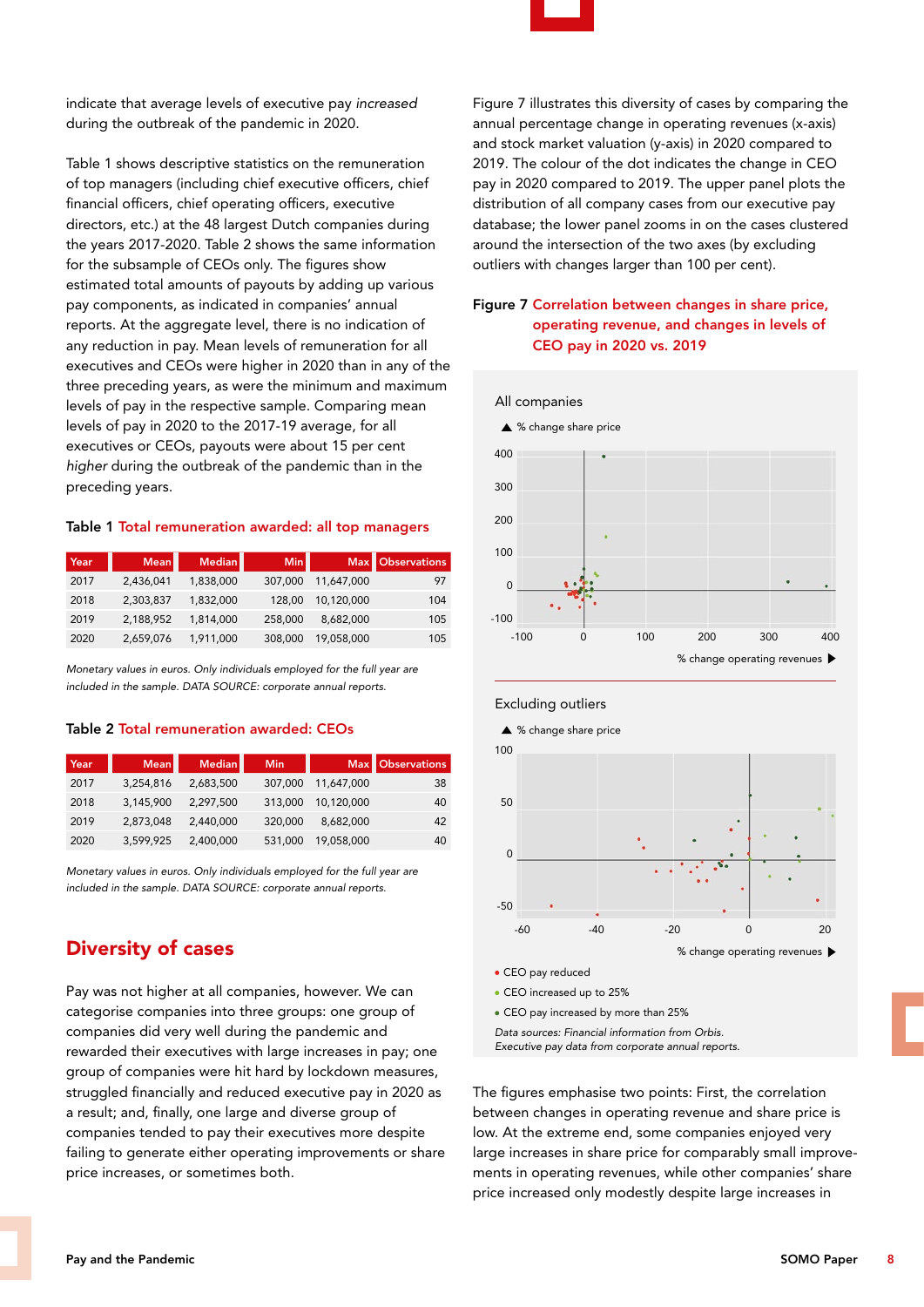operating revenues. Excluding the outliers in panel (b), there appears to be almost no correlation between the two variables at all. Second, whereas CEO pay increased substantially in all cases where both share price and operating revenues improved (upper right quadrant), the inverse case is more complex. A number of Dutch companies (in upper left and lower left quadrant) increased CEO pay substantially despite declines in operating performance. Several remuneration committees even awarded CEO pay increases of more than 25 per cent against the background of simultaneous declines in both operating revenues and share price in 2020 (i.e. the three dark green dots situated in lower left quadrant). The picture is similar if we look at measures of profitability and corporate performance other than operating revenues. The relationship between pay and performance, in short, appears much weaker than P4P rhetoric suggests.

# What explains the resilience of high pay in dire times?

The increases in average levels of executive pay during the outbreak of the Covid-19 crisis in 2020 in the Netherlands were driven by a combination of factors. Some firms awarded CEOs large pay rises due to performance improvements during the Covid-19 outbreak. Others gave large pay rises to CEOs despite weak performance. There were also many firms in between. At the aggregate, increases in pay outsize the reductions in pay among companies that performed poorly, leading to higher average pay despite the very difficult circumstances. We can say a number of things about our analysis.

First, increases in pay to reward good performance tend to be much larger than reductions in pay when performance deteriorates. As earlier studies suggest, disproportionate rewards for good performance in some cases is enabled by narrative strategies assigning exogenous lucky events to the competence of individual managers (Garvey and Milbourn, 2006), and in-group comparisons that disconnect justifications for high pay from a broader societal perspective (DiPrete, Eirich and Pittinsky, 2010; Van Veen and Wittek, 2016). Our in-depth review of Dutch corporations' 2020 annual reports indicates that such dynamics were also at play during the outbreak of the pandemic. Several of those firms with strong performance benefitted indirectly from governments' large fiscal stimulus packages used to fight the economic fallout of the pandemic. Also, the European Central Bank (ECB) was quick to start a new round of asset purchases, which included corporate bonds of publicly listed companies (Tooze 2021), fuelling a stock market boom in the process. Despite knowingly benefiting from government interventions and the ECB (at least indirectly) in many ways, those factors receive little

attention in corporate annual reports, which tend to emphasise "hard work", "professionalism" and "individual leadership" rather than the arguably at least as important role of government actions in driving good financial outcomes among some of the companies that did particularly well in 2020.

Second, companies use financial metrics flexibly to prevent executive pay from falling too sharply when performance deteriorates. For example, a number of companies adapted KPI targets or used "adjusted" financial figures in the evaluation of top managers' performance<sup>1</sup>, arguing that they should not be held responsible for the outbreak of the pandemic (whereas no downward adjustments were made for top managers at companies benefiting from the same exogenous event). Others undertook changes in remuneration policies<sup>2</sup>, which could be one factor contributing to higher pay-outs if, for instance, they give greater weight to higher-paid US CEOs in benchmarking levels of pay (Linsi, Hopkin and Jaupart, 2021).

Finally, reductions in performance-related pay were compensated by increases in other, non-performancerelated salary components. Figure 8 shows the average value of each of the five pay components (salary, short-term bonus, long-term equity, pension and other compensation) over the four years for which we collected the data. The figures suggest that reductions in short-term bonus payouts in the year of the pandemic were more than offset by increases in LTI awards and special payments falling under the "other" category, contributing to higher pay overall despite the dire circumstances.

- 1 To give one example, Akzo Nobel's 2020 annual corporate report indicates that "[i]n determining the outcome of the STI elements, the Remuneration Committee applied a reasonableness test in which the actual level of the performance was critically assessed in light of the assumptions made at the beginning of the year, taking into account the impact of COVID-19" (AkzoNobel, 2021, p. 80).
- 2 For instance, in the wake of its dual listing on NASDAQ in 2020, Pharming Group revised its remuneration policy, commenting that "Pharming has set the objective to align itself with European best practices in the field of remuneration, but will also need to ensure that it preserves the urgent need to remain competitive in the important US labor market" (Pharming, 2021, p. 71).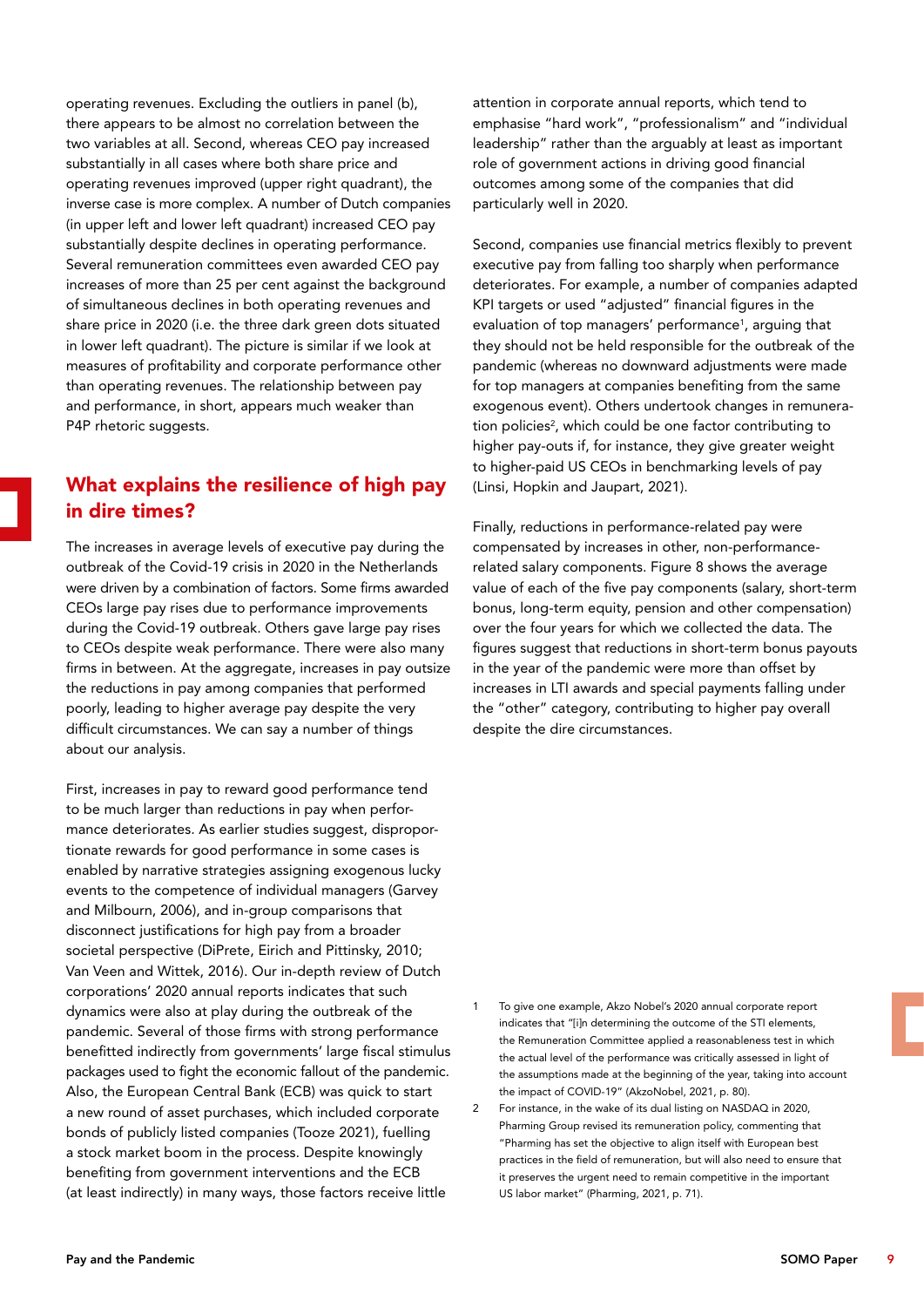

### Figure 8 Sample average values of various pay components, 2017-2020



In short: executive pay rises fast, but falls slowly. The number of companies imposing substantial pay cuts during the pandemic were small, and mostly involved companies in severe distress that also requested direct government assistance via the NOW scheme, which restricted bonus payments. On the other end, companies that benefited from lockdowns and unprecedented monetary stimulus increased pay sharply, whereas companies with mixed performances emphasised the impact of the crisis to (partly) absolve CEOs from responsibility for drops in profitability and shield their pay. At the same time, by benchmarking pay packages to those of other high-paid CEOs rather than to salaries of non-executive employees or incomes in society at large (DiPrete, Eirich and Pittinsky, 2010; Van Veen and Wittek, 2016), levels of pay are consciously disconnected from broader societal trends. Thus, these factors lead to rapid upward spirals in pay when business goes well, while punishments for bad performance are mitigated or absent altogether. The result is a growing disconnect between the pay of Dutch corporate leaders vis-à-vis their employees, and levels of pay for top managers that are ever more out of touch with the reality of ordinary citizens.

## Conclusions

It is often during times of crisis, when institutions are under severe pressure, that a country's social fabric is revealed. The dynamics of executive pay during the outbreak of the Covid-19 pandemic in 2020 offers a picture of Dutch society in microcosm, how the wealthy are sheltered and how inequality is embedded in the infrastructure of firms.

Firstly, our results raise questions about the effectiveness of P4P systems to improve corporate performance. On the one hand, we observe a growing separation between the "economic" and "financial" reality of firms. On the other, in several cases we see an evident disconnect between performance and levels of pay. In line with other research (Bebchuk and Fried, 2004; Bivens and Mishel, 2013), our findings suggest that the adoption of P4P practices has fostered a system that leads to large increases in pay for small improvements, while substantial decreases in pay are rare, even under the most dire circumstances.

More broadly, our empirical results show how the growing financialisation and shareholder orientation adopted over the past three decades has fostered a gradual hollowing out of many large Dutch companies. The case of executive pay offers a lens through which we can observe some of the implications of these trends. P4P systems incentivise top managers to prioritise short-term financial goals and shareholder returns over long-term investments in employees or the adoption of more sustainable business models. Furthermore, the shift in the Netherlands towards a US-style model of corporate governance focused on shareholder value has led to a growing disconnect between top managers and the rest of the workforce. As our results illustrate, even in a period of crisis – irrespective of the sizable support provided by governments – many Dutch companies found it appropriate to maintain or even increase levels of executive pay. This should be part of a wider conversation about the purpose and responsibilities of large corporations in the Netherlands and beyond.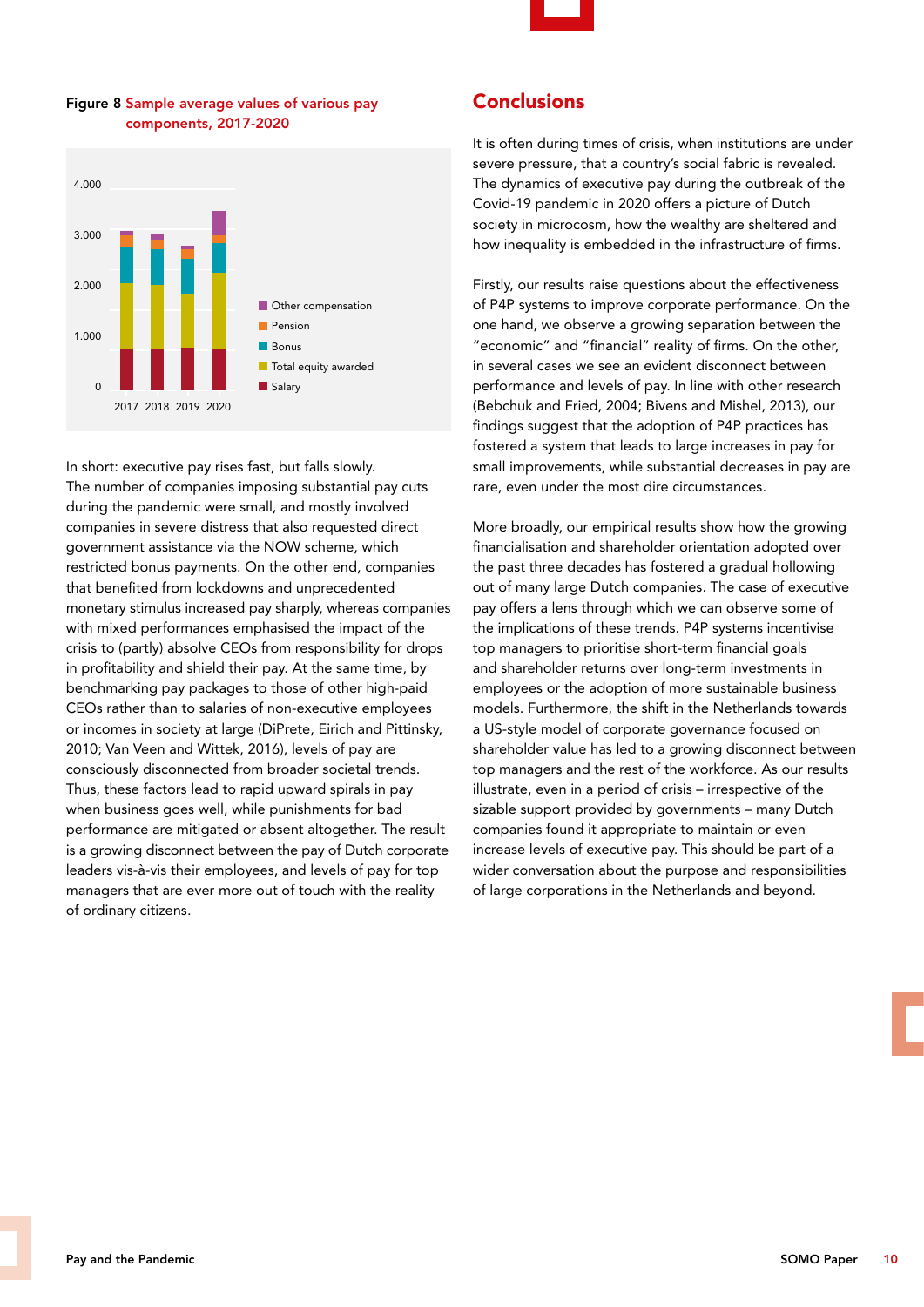### Policy recommendations

The Dutch Corporate Governance Code determines that remuneration policy ought to "focus on long-term value creation" (Monitoring Commissie Corporate Governance Code, 2016, p. 31). Our findings indicate that the current system is not fulfilling this task. We conclude with three recommendations on how to realign the system of executive pay with this fundamental principle of the Code.

- 1 Encourage vertical rather than lateral benchmarking: top managers should be encouraged to compare their levels of pay to the rest of the workforce and broader society rather than other highly paid peers. The Code already mandates the publication of pay ratios. But the publication of these ratios alone has proven insufficient. To halt the upward spiral in executive pay, stronger measures are needed. For instance, executive pay could be capped at particular CEO-median employee pay multiples instead of following the ratchet effect of benchmarking against other, even better-paid CEOs. Another option is to introduce a maximum threshold on year-on-year increases in executive pay in relation to annual wage increases of the median employee.
- 2 Let stakeholders have a say in what KPIs to use: RemCos' ability to freely choose the KPIs used to determine levels of executive pay has shown to favour shareholder interests above all else. Concerns of other stakeholders and broader society should be given more weight in those decisions. This could be implemented by giving greater guidance on what KPIs to use in the Code, or by giving representatives of non-executive employees a greater say in RemCo deliberations.
- 3 Demand greater transparency and accountability on pay-setting evaluations: Some firms currently provide more information about how pay levels were determined than others. But even for those providing more extensive information it is not possible for third parties to replicate pay-setting decisions. While understandably not all data can be made public, external auditors should at least assess these deliberations and report on them.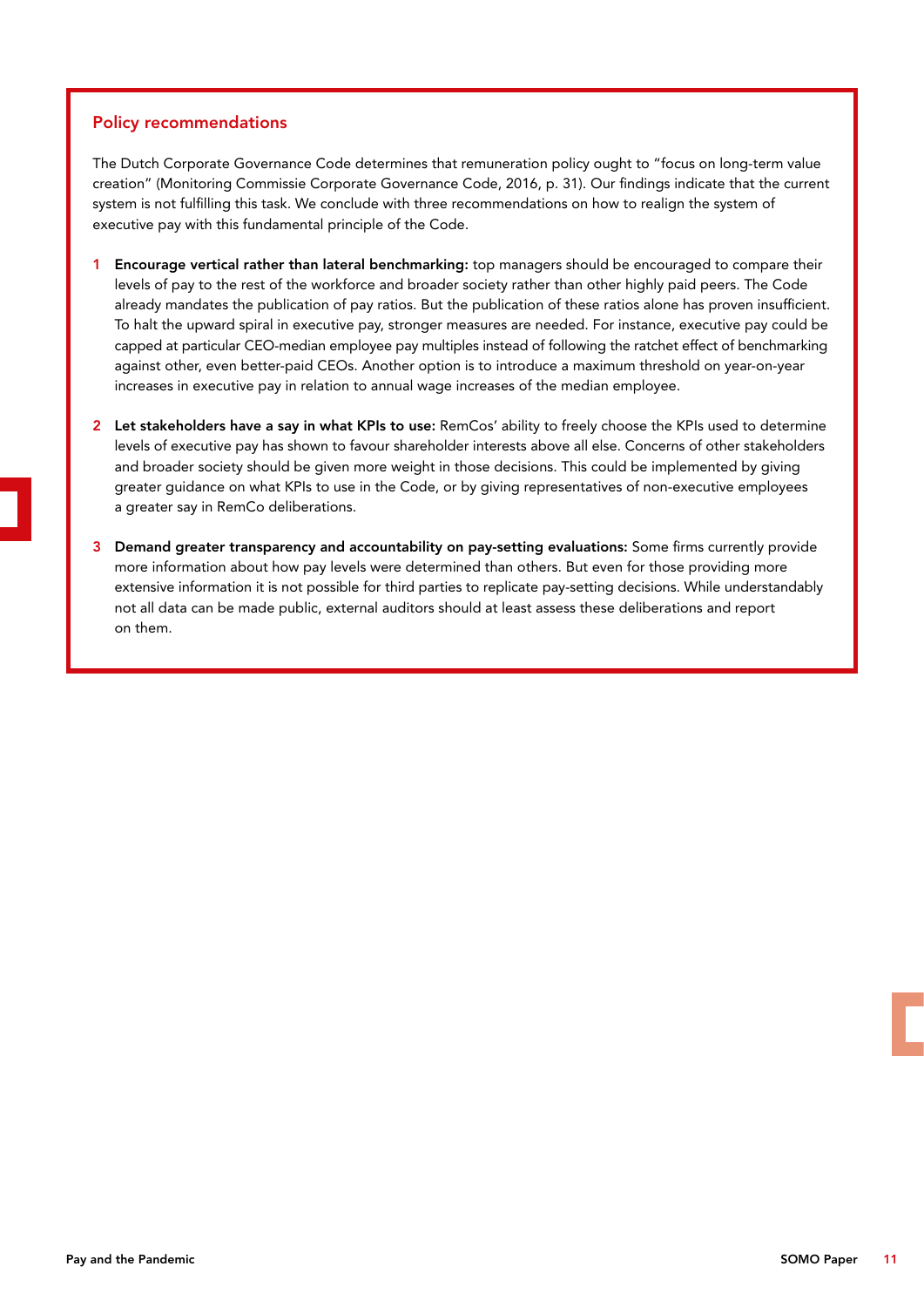

# References

AkzoNobel (2021) *Report 2020*. Available at: [https://report.akzonobel.com/2020/ar/servicepages/](https://report.akzonobel.com/2020/ar/servicepages/downloads/files/akzonobel-ar20-entire.pdf) [downloads/files/akzonobel-ar20-entire.pdf.](https://report.akzonobel.com/2020/ar/servicepages/downloads/files/akzonobel-ar20-entire.pdf)

Algemene Rekenkamer (2022). *Coronarekening - najaarseditie 2021*. Available at: [https://www.rekenkamer.nl/](https://www.rekenkamer.nl/onderwerpen/corona/coronarekening) [onderwerpen/corona/coronarekening](https://www.rekenkamer.nl/onderwerpen/corona/coronarekening).

Baeten, X. and Van Hove, M. (2021) *What to reward executives for? A taxonomy of performance metrics in executive incentives supplemented by an overview of business practice*. Available at: [https://repository.vlerick.](https://repository.vlerick.com/handle/20.500.12127/6655) [com/handle/20.500.12127/6655.](https://repository.vlerick.com/handle/20.500.12127/6655)

Baker, A., Haslam, C., Leaver, A., Murphy, R., Seabrooke, L., Stausholm, S., Wigan, D. (2020) *Against Hollow Firms: Repurposing The Corporation For A More Resilient Economy*. Sheffield, UK. Available at: [https://www.sheffield.](https://www.sheffield.ac.uk/polopoly_fs/1.892482!/file/Against-Hollow-Firms.pdf) [ac.uk/polopoly\\_fs/1.892482!/file/Against-Hollow-Firms.pdf](https://www.sheffield.ac.uk/polopoly_fs/1.892482!/file/Against-Hollow-Firms.pdf).

Bebchuk, L. and Fried, J. (2004) *Pay Without Performance: The Unfulfilled Promise of Executive Compensation*. Cambridge, MA: Harvard University Press.

Bivens, J. and Mishel, L. (2013) "The Pay of Corporate Executives and Financial Professionals as Evidence of Rents in Top 1 Percent Incomes", *Journal of Economic Perspectives*, 27(3), pp. 57–78. <https://doi.org/10.1257/jep.27.3.57>.

DiPrete, T., Eirich, G. and Pittinsky, M. (2010) "Compensation benchmarking, leapfrogs, and the surge in executive pay", *American Journal of Sociology*, 115(6), pp. 1671–1721. [https://doi.org/10.1086/652297.](https://doi.org/10.1086/652297)

Fennema, M. and Heemskerk, E. (2008) *Nieuwe netwerken: De elite en de ondergang van de nv Nederland*. Amsterdam: Uitgeverij Bert Bakker.

Froud, J., Johal, S., Leaver, A., Williams, K. (2006) *Financialization and Strategy: Narrative and Numbers*. Routledge.

Garvey, G. T. and Milbourn, T. T. (2006) "Asymmetric benchmarking in compensation: Executives are rewarded for good luck but not penalized for bad", *Journal of Financial Economics*, 82(1), pp. 197–225. [https://doi.org/10.1016/j.jfineco.2004.01.006.](https://doi.org/10.1016/j.jfineco.2004.01.006)

Jensen, M. C. and Murphy, K. J. (1990) "CEO incentives it's not how much you pay, but how", *Harvard Business Review*, (May-June), pp. 138–149.

Klinge, T. J., Fernandez, R. and Aalbers, M. B. (2021) "Whither corporate financialization? A literature review", *Geography Compass*, 15(9), e12588. [https://doi.org/10.1111/gec3.12588.](https://doi.org/10.1111/gec3.12588)

Lazonick, W. and O'Sullivan M. (2000) "Maximizing Shareholder Value: A New Ideology for Corporate Governance", *Economy and Society*, 29(1), pp. 13-35. [https://doi.org/10.1080/030851400360541.](https://doi.org/10.1080/030851400360541)

Linsi, L., Hopkin, J. R. and Jaupart, P. (2021) "Exporting inequality: US investors and the Americanization of executive pay in the United Kingdom", *Review of International Political Economy*, forthcoming. [https://doi.org/10.1080/09692290.2021.2004440.](https://doi.org/10.1080/09692290.2021.2004440)

Marshall, R. and Lee, L.-E. (2016) *Are CEOs paid for performance? Evaluating the effectiveness of equity incentives*. Available at: [https://www.msci.com/](https://www.msci.com/documents/10199/91a7f92b-d4ba-4d29-ae5f-8022f9bb944d) [documents/10199/91a7f92b-d4ba-4d29-ae5f-](https://www.msci.com/documents/10199/91a7f92b-d4ba-4d29-ae5f-8022f9bb944d)[8022f9bb944d.](https://www.msci.com/documents/10199/91a7f92b-d4ba-4d29-ae5f-8022f9bb944d)

Monitoring Commissie Corporate Governance Code (2016) *Corporate Governance Code 2016*. Available at: [https://www.mccg.nl/publicaties/codes/2016/12/8/](https://www.mccg.nl/publicaties/codes/2016/12/8/corporate-governance-code-2016-en) [corporate-governance-code-2016-en](https://www.mccg.nl/publicaties/codes/2016/12/8/corporate-governance-code-2016-en).

Pharming (2021) *Annual Report 2020*. Available at: https://usir.pharming.com/static-files/6d2569a5-1f17-493f-8200-68956a14d3e7.

Piketty, T. (2014) *Capital in the Twenty-First Century*. Cambridge, MA: Harvard University Press.

Tooze, A. (2021) *Shutdown. How Covid Shook the World's Economy.* London: Allen Lane.

UK Department for Business Energy & Industrial Strategy (2021) *Executive Pay and Investment in the UK*. 2021/007. London. Available at: https://www.gov.uk/government/ publications/executive-pay-and-investment-in-the-uk.

Van der Zwan, N. (2014) "Making sense of financialization", *Socio-Economic Review*, 12(1), pp. 99-129. <https://doi.org/10.1093/ser/mwt020>.

Van Veen, K. and Wittek, R. (2016) "Relational Signalling and the Rise of CEO Compensation: "…It is Not Just About Money, It is About What the Money Says…", *Long Range Planning*, 49(4), pp. 477–490. doi: [https://doi.org/10.1016/j.](https://doi.org/10.1016/j.lrp.2015.12.009) [lrp.2015.12.009.](https://doi.org/10.1016/j.lrp.2015.12.009)